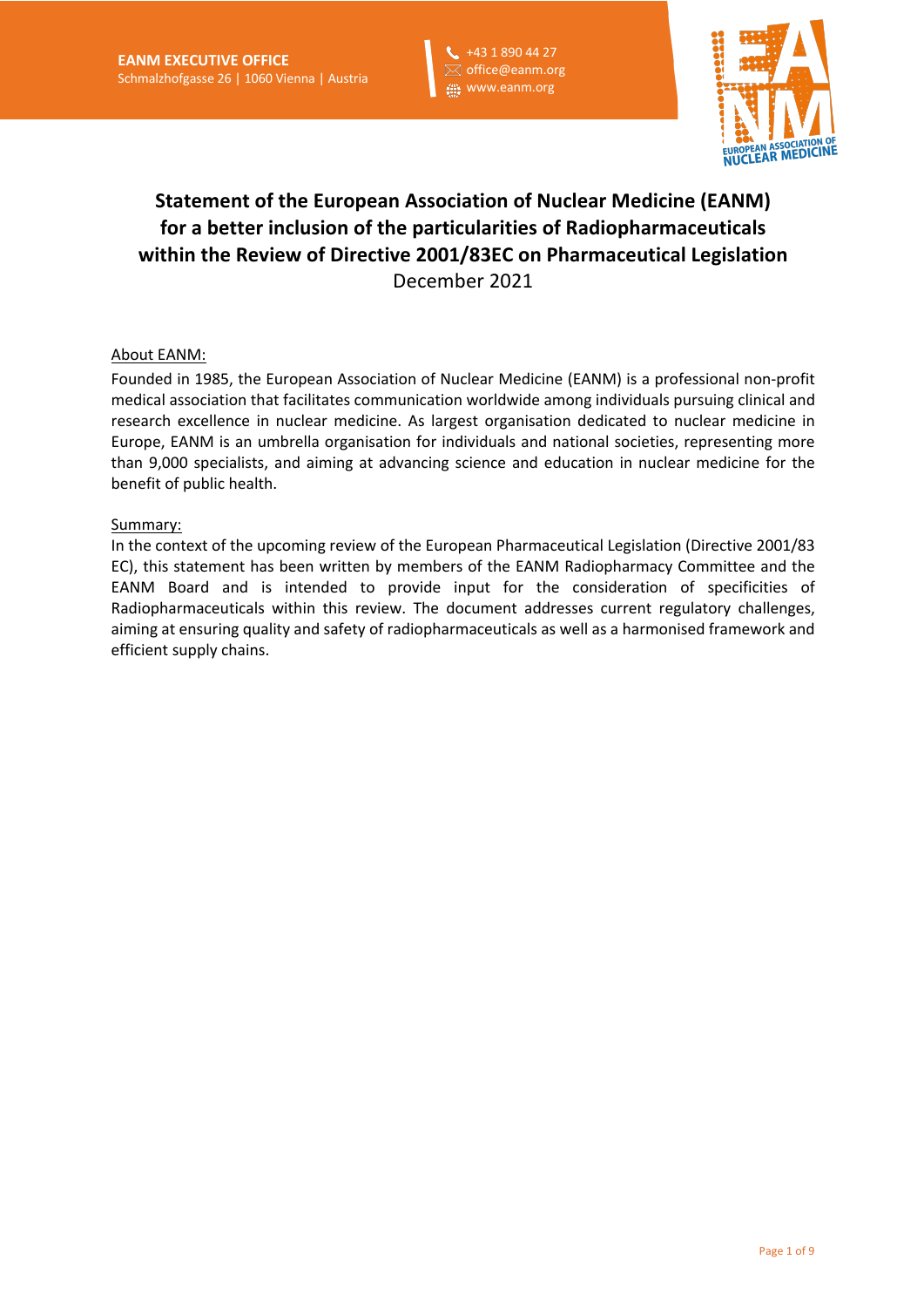

## **INTRODUCTION**

#### **What are radiopharmaceuticals**

Radiopharmaceuticals (RPs) are a special type of drug that contain a radioactive component and are used in nuclear medicine for **diagnostic** as well as **therapeutic applications** (radionuclide therapy or radioligand therapy), in contrast to other imaging specialties focused on diagnostic applications only.

+43 1 890 44 27 office@eanm.org www.eanm.org

The combination of diagnostic with therapeutic radionuclides is referred to as the "**theranostic**" approach. Theranostics in nuclear medicine means using the same chemical structure for radiopharmaceuticals to both diagnose and treat disease. It is considered the gold standard of personalised medicine and has paved the way for targeted care of particularly oncological patients. While the theranostics approach has been successfully applied by nuclear medicine physicians since decades in the treatment of thyroid disease already, recent innovations in the field of RPs have helped to expand its application to other tumour entities such as neuroendocrine tumours and prostate cancer.

### **How are radiopharmaceuticals used**

The RPs are injected into the patient and are detected within the body using specific technologies, such as planar gamma cameras, **SPECT-** (Single Photon Emission Computed Tomography) or **PET-** (Positron Emission Tomography) scanners. These scanners produce a highly accurate image of the processes within the individual patient. Therefore, nuclear medicine is considered to be **"functional imaging"** rather than "anatomical imaging" like diagnostic-focused sister-modalities such as ultrasound, magnetic resonance imaging (MRI) or computed tomography (CT). Both imaging methods are nowadays combined in multi-modality imaging scanners.

RPs can also be used for therapeutic purposes in nuclear medicine. In this case, RPs are injected into the patient, diffuse in the body, and attack specifically the diseased (cancer) cells in a highly targeted approach, significantly limiting damage to healthy tissue as compared to e.g. external radiotherapy.

Fields of clinical application for nuclear medicine and hence RPs cover both adults and children and help to diagnose and treat conditions on patients related to:

- Oncological diseases
- Endocrinology
- Cardiovascular system
- Neurological systems
- Respiratory system
- Nephro-urinary system
- Infections and inflammations
- and many more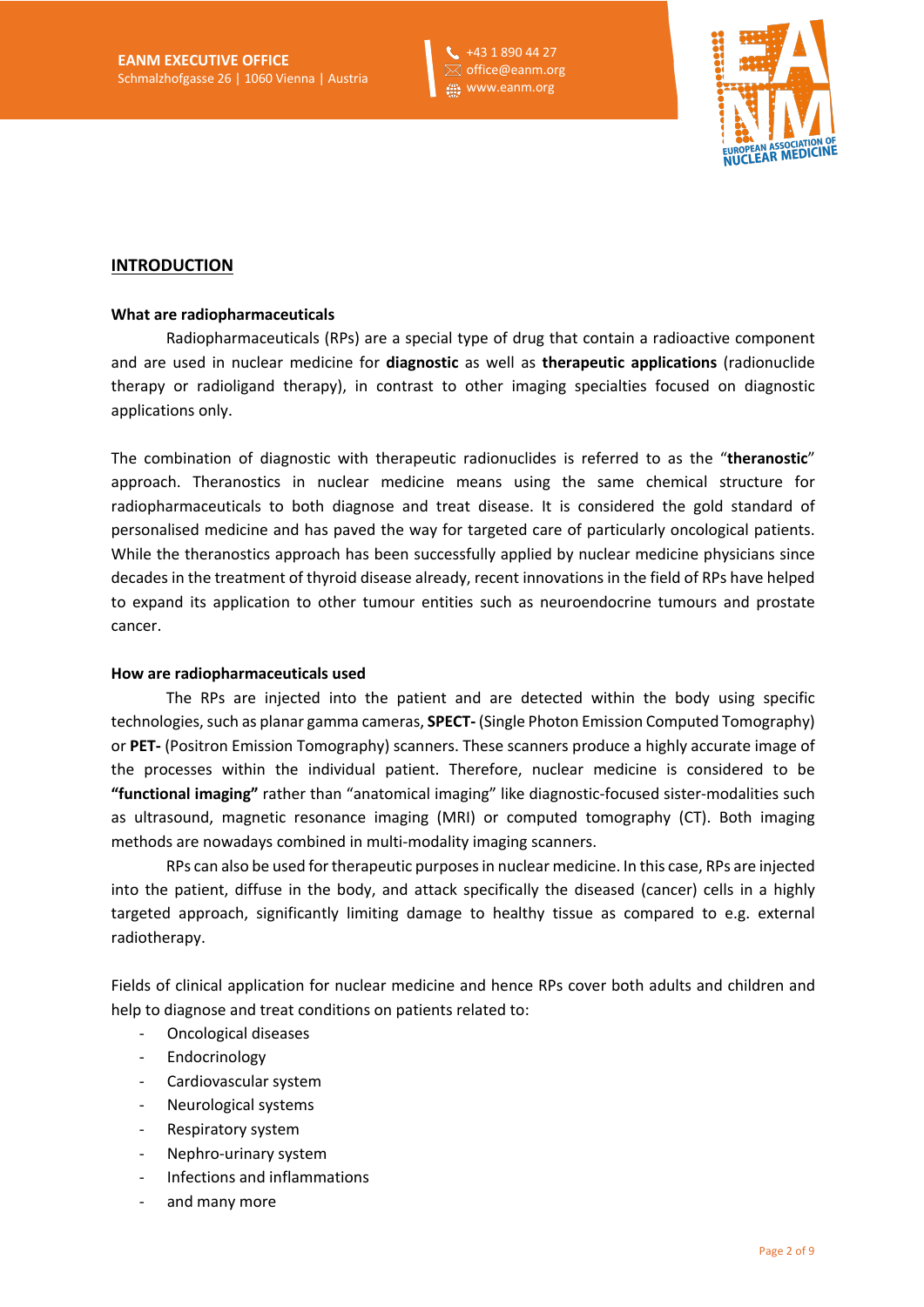



#### **What else there is about radiopharmaceuticals**

- RPs have an excellent safety profile. Due to the extreme sensitivity of the scanners and the high efficiency of radionuclides, RPs are applied in trace amounts, only once or a few times in a patient's lifetime and are always administered in a controlled environment by a nuclear medicine physician. A RP is never given directly to a patient but always delivered to a trained nuclear medicine physician who needs to justify its use and remains fully responsible for the procedure.
- Most RPs have a very short shelf life: they need to be prepared extemporaneously *in-house*, e.g. in the institution where they are used normally within minutes or hours after preparation, for them not to lose their radioactive potentials by physical decay.
- The radioactive nature of the products requires handling and preparation in dedicated facilities complying with radiation protection standards (e.g. Clinical Nuclear Medicine Departments, PET centres) and not in standard hospital pharmacies.
- The high diversity of RPs combined with small total patient numbers leads to a lack of commercial interest and availability of some RPs

### **Radiopharmaceuticals now and then: a success story**

Back in the 1980s when the Directive 2001/83 EC was developed, nuclear medicine was significantly different to the nuclear medicine practice we know today. This includes technological advancements such as more sensitive scanners and improved algorithms but was moreover driven by the advancements in molecular biology, radiochemistry and radiopharmacy changing the possibilities for production, preparation and use of RPs in diagnosis and treatment.

|                         | 1980s                                  | <b>Today</b>                                   |
|-------------------------|----------------------------------------|------------------------------------------------|
| Type of                 | <b>Diagnostics</b>                     | <b>Diagnostics</b>                             |
| radionuclides in        | One main RP - Technetium-99m           | Technetium-99m                                 |
| clinical use            |                                        | Fluorine-18                                    |
|                         |                                        | Gallium-68                                     |
|                         |                                        | Etc.                                           |
|                         |                                        |                                                |
|                         | <b>Therapy / Theranostics</b>          | <b>Therapy / Theranostics</b>                  |
|                         | One main RP - Iodine-131               | lodine-131                                     |
|                         |                                        | Lutetium-177                                   |
|                         |                                        | Etc.                                           |
| <b>Application</b>      | Vastly diagnostic<br>٠                 | Diagnostic use steady                          |
|                         | Limited treatment options<br>$\bullet$ | Treatment options rapidly growing<br>$\bullet$ |
|                         |                                        |                                                |
| <b>Production &amp;</b> | "Kit-based"<br>$\bullet$               | "Kit-based"<br>$\bullet$                       |
| preparation             |                                        | Complex production                             |
|                         |                                        |                                                |

*Table 1 Radiopharmaceuticals through the ages - 1980s versus nowadays*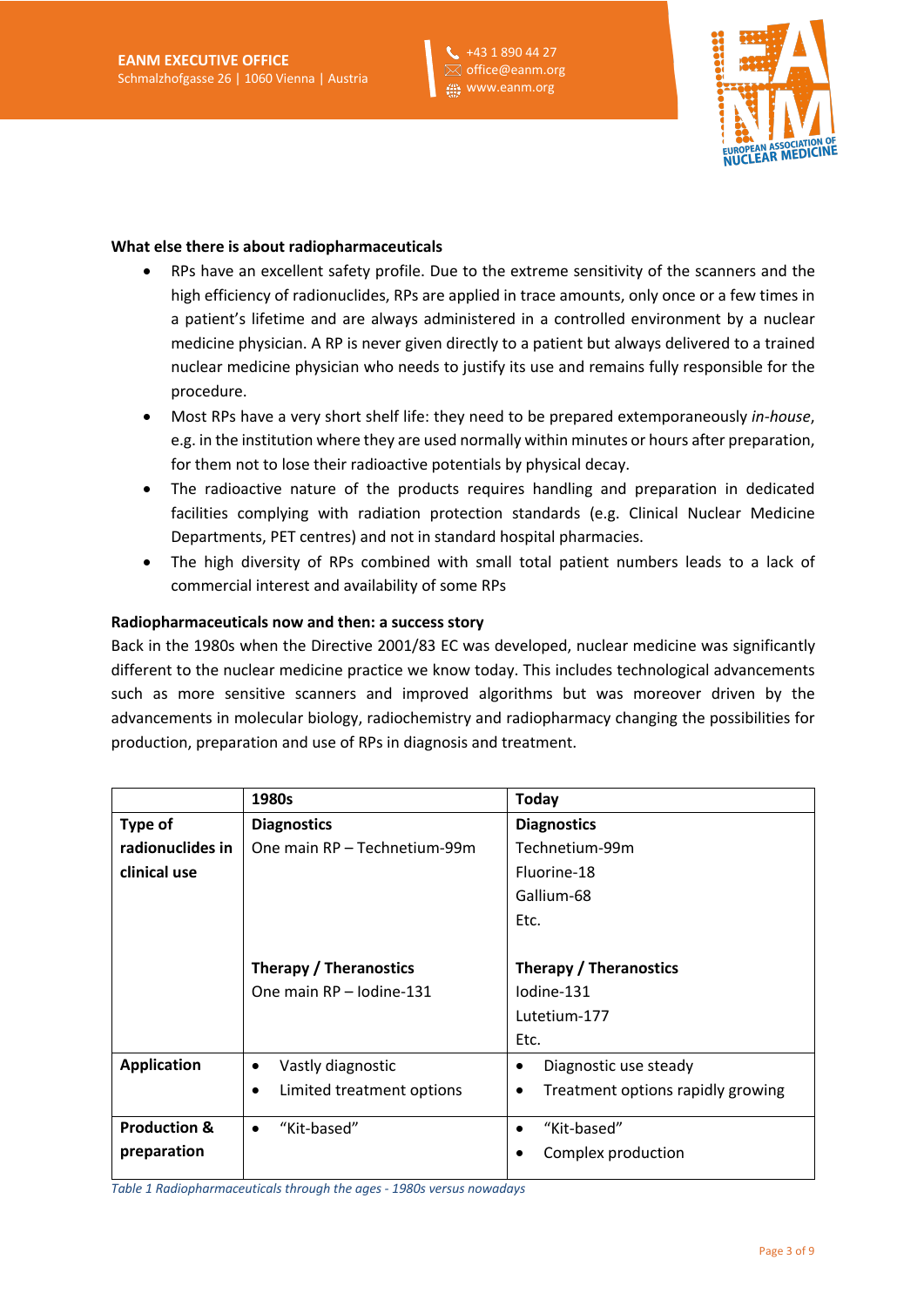



The EANM is proud of the **tremendous innovations** in the field of nuclear medicine in general and in the advancement of RPs specifically. These developments have substantially improved patient care especially in oncology globally and **have their roots in Europe**. The evolution of new RPs have paved the way for a new paradigm in patient care, opened new opportunities in basic research and **underpin the potential and value of nuclear medicine**.

It is with pleasure that the EANM supports the European Commission's efforts and commitment to ensure that the regulatory **framework for medicinal products including RPs** is not only adapted to support the current practice, but also to foster innovation and secure patient access to be fully futureproof and ready for the challenges ahead.

## **CONSULTATION FEEDBACK**

## **Challenges for radiopharmaceuticals within the Directive 2001/83 EC**

Given the above outlined innovations in nuclear medicine, it is reasonable that the requirements laid out in the Directive 2001/83 EC, which is also applicable for RPs, are not adequate anymore. The challenges posed by the implementation of this outdated regulatory framework manifest in different ways:

- Uncertainties among Member State authorities as well as producers and users in how to interpret the Directive
- Resulting in an increased level of heterogeneity in the interpretation of the Directive among Member States
- Negative impact on the availability of RPs due to unsure legal basis

### **Proposals for consideration to the revision of Directive 2001/83 EC**

In line with **recital 17**, page 5 of the Directive 2001/83 the EANM proposes to **further elaborate on specific provisions for RPs** to create a legislative framework that takes the latest developments into consideration. The EANM strongly believes that this will not only help to **increase the level of compliance** among Member States but will also **support harmonisation** across Europe while **safeguarding patient access** and **ensuring robust supply chains** as well as ample research opportunities.

The EANM sees the need for adaption of the Directive 2001/83 in the following areas:

- Definition of terms to reflect today's nuclear medicine and radiopharmacy practices
- Differentiation in regulations between kit-based RP preparation and complex RP preparation
- Differentiation in regulations considering production settings (commercial vs in-house)
- Evaluation if dedicated guidelines for the in-house preparation of RPs for non-commercial use within healthcare establishments could be implemented in the revision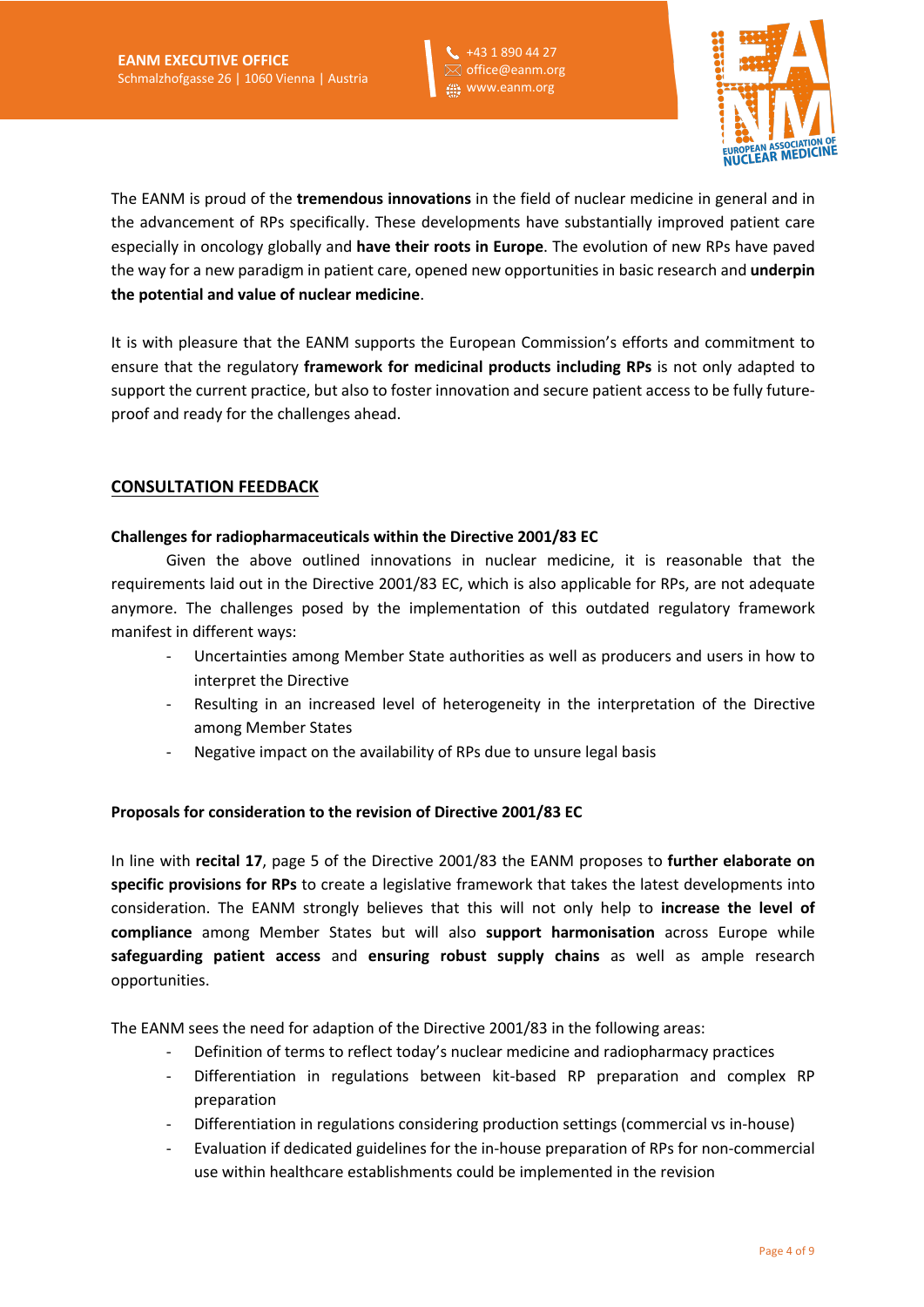



EANM has identified the following points for consideration in the context of a review of the Directive 2001/83 EC:

# **1. Issues relating to the Marketing authorisations for radiopharmaceuticals and starting materials**

## **a) Rationale**

As outlined above in Table 1 the current Directive 2001/83 is based upon one RP production method only, which is the traditional *kit-based preparation*. Based on former needs, the **Directive requires marketing authorization** for each of the used starting materials, namely radionuclide generators, (radionuclide) kits and radionuclide precursors/radionuclide precursor radiopharmaceuticals.

Meanwhile, however, scientific and technological developments have led to another form of preparation for RPs in addition, that is commonly referred to as *complex preparation* – the elements of which (= starting materials for complex RP preparation) are not specifically considered in the Directive. This gap in legislative guidance has led to the interpretation that marketing authorization has to be fully applied also to the starting materials used in the novel complex RP preparations that did not exist at the time the Directive was written, including e.g. disposable cassettes used for automated synthesis procedures or reagents.

### This leads to:

- De-facto overregulation and unnecessary additional administration
- In consequence to a significant increase in need of resources (financial, staff etc.)
- Resulting in a lack of commercial interest to provide some of the starting materials impacting its supply negatively

## **Excursus – Kit-based RP preparation**

In this traditional type of RP preparation a non-radioactive part (= precursor; a chemical molecule) and a radioactive part (= radionuclide) are combined. The formulation in which the precursor is provided (containing all necessary reagents and additives such as buffers) enables/facilitates an easy combination process hence the name "kit".

While non-radioactive kits are purchased from commercial vendors, the radionuclides can either be obtained from an external supplier or produced at the healthcare establishment by means of a radionuclide generator.

The kit-based RP preparation can easily be compared with a reconstitution process (even if it is not a reconstitution in the strict sense of the word, as the active pharmaceutical ingredient is only formed during the process). As such the risk of any microbiological contamination during these kitbased RP preparations is minimal. Usage instructions for the kit are based on the methods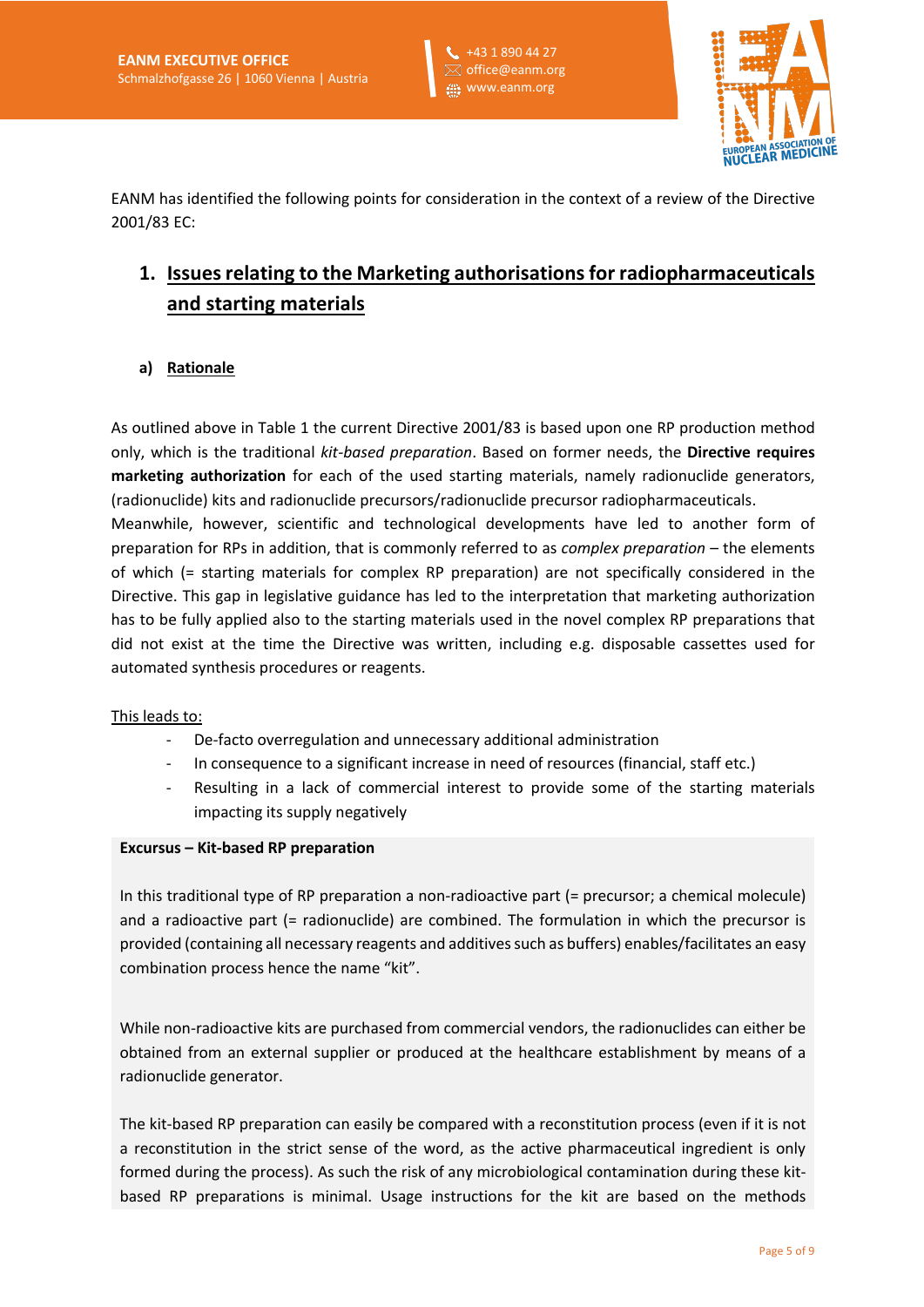



developed and validated by the marketing authorisation holder of the kit including limited but adequate quality control procedures and have to be strictly followed by the user. **Consequently, the kit-based RP preparation using licensed starting materials that have a marketing authorisation do not require a marketing authorisation of the final product when prepared by professionals who are allowed to do so according to national laws and are also exempted from the scope of Annex 3 defining GMP requirements for RPs.**

### **Excursus - Complex RP preparation**

These novel RP preparation procedures are - as the name already suggests – more advanced and involve typically not only multiple processing steps but also different starting materials as compared to the traditional kit-based RP preparation.

The complex RP preparation process involves several synthesis and purification steps and a sterilization procedure and are (in most member states) either subject to a manufacturing authorization or are performed within the practices of pharmacy.

The RPs that are prepared by these complex procedures are subject to extensive quality control measures as defined by the applicable **European Pharmacopoeia** monographs before application to the patient.

**The need for a dedicated marketing authorization for starting materials that are used in this type of preparations is a clear overregulation and leads to restricted availability of the starting materials.**

## **b) What EANM is calling for relating to Marketing authorisations for radiopharmaceuticals and starting materials**

Based on the above, the EANM suggests considering the following in the revision of the Directive 2001/83:

- A revision of existing definitions relating to especially the radionuclide generator, (radionuclide) kit, the radionuclide precursor, and the radionuclide precursor radiopharmaceutical
- A clear distinction between kit-based RP preparations and complex RP preparations in the entire document

In specific, the EANM suggests that

For the novel complex RP preparations only the final product (= the actual RP delivered to the patient) and not the individual starting materials shall be subject to a marketing authorisation if intended for commercial distribution through industrial providers. For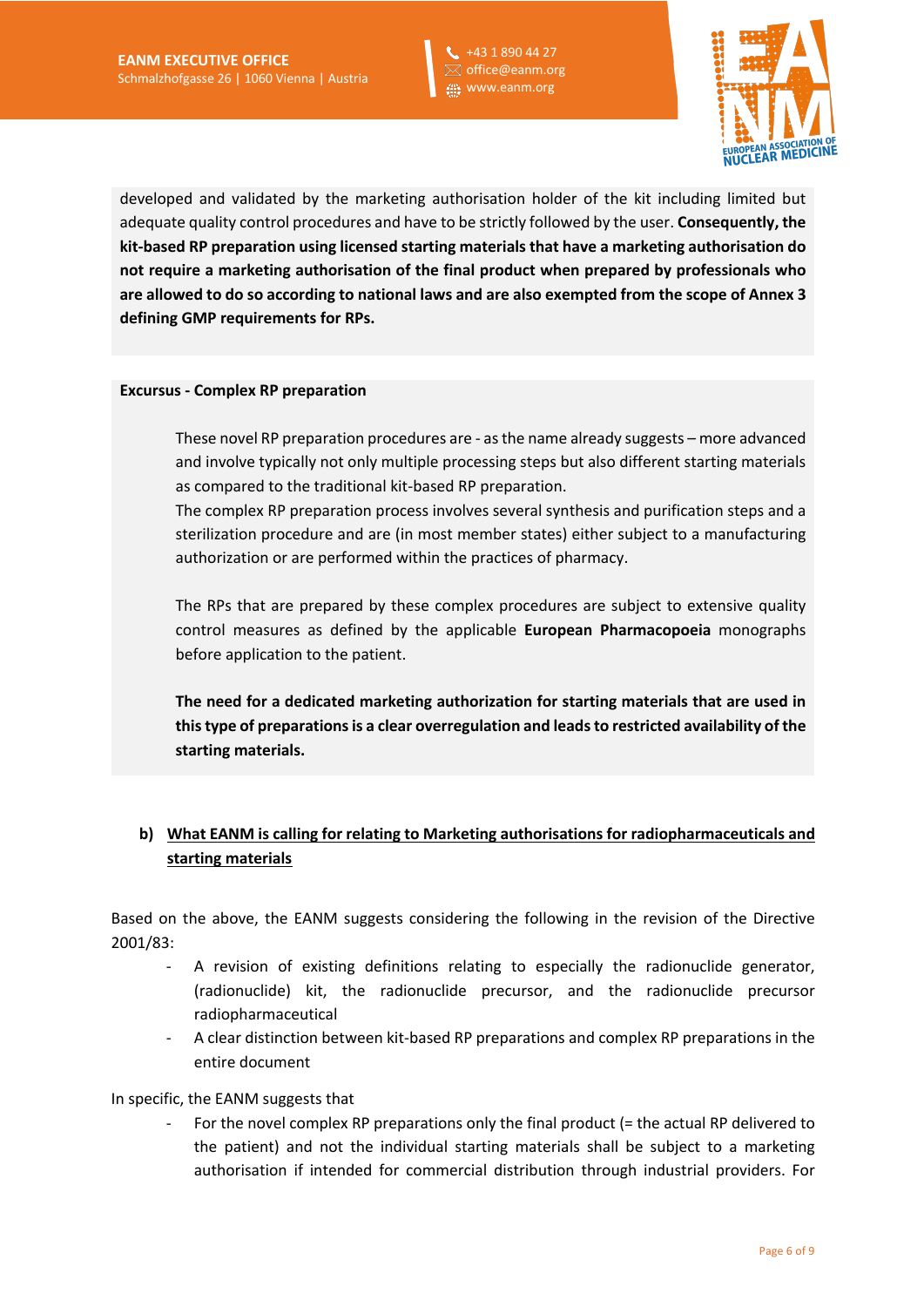



complex in-house preparation<sup>1</sup> of RPs for non-commercial use in the healthcare establishment no marketing authorisation shall be required for the final product, as already established for kit-based preparations in Article 7 of the current directive

- Only for kit-based RP preparations that are carried out under facilitated conditions the need for a marketing authorization of the starting materials shall be kept, as it is justified.

In regard to manufacturing authorization, it has to be mentioned that Member States regulate these requirements on national level. Some Member States recognise the particularities of RP preparation to the extent that they grant explicit exceptions for RP preparations.

# **2. Issues relating to the Good Manufacturing Practice (GMP) for in-house preparation of Radiopharmaceuticals**

## **a) Rationale**

The Directive 2001/83/EC applies broadly "to industrially produced medicinal products for human use intended to be placed on the market in Member States" (Article 2), stating that the development of all these medicinal products must comply (Article 8) with the current standards of Good Manufacturing Practice (GMP), developed in Commission Directive 2003/94/EC.

The GMP guidelines ensure the highest standards of quality in any process that involves the manufacture of health products and are a necessary condition for the permission to produce pharmaceuticals for human use (manufacturing authorisation).

While the Directive is also applicable to RPs (at least the commercially produced RPs), the need for a special regulatory framework was acknowledged by the European Commission for GMP handling by the adoption of **Annex 3 to the EU Guidelines to Good Manufacturing Practice specifically on the Manufacture of RPs (2008), setting specific requirements in terms of GMPs for RPs**, which was very much welcomed by EANM.

The current GMP regulations are, however, not fully fit for purpose, in particular given the above outlined scientific and technological advancements relating to the novel complex RP preparations. Overall, compliance with general GMP in the clinical settings is highly challenging with the framework being unsuitable as it was not intended for this type of in-house preparation.

This resulted in:

- Disproportional increase of quality assurance processes that are not fit-for-purpose
- Slowing down and hindering innovations

 $1$  In-house preparation and use of RPs are a vital part of the clinical routine for various nuclear medicine applications. A detailed description and analysis as well as professional guidance will be given in a separate statement on in-house production of RPs that will be available in early 2022.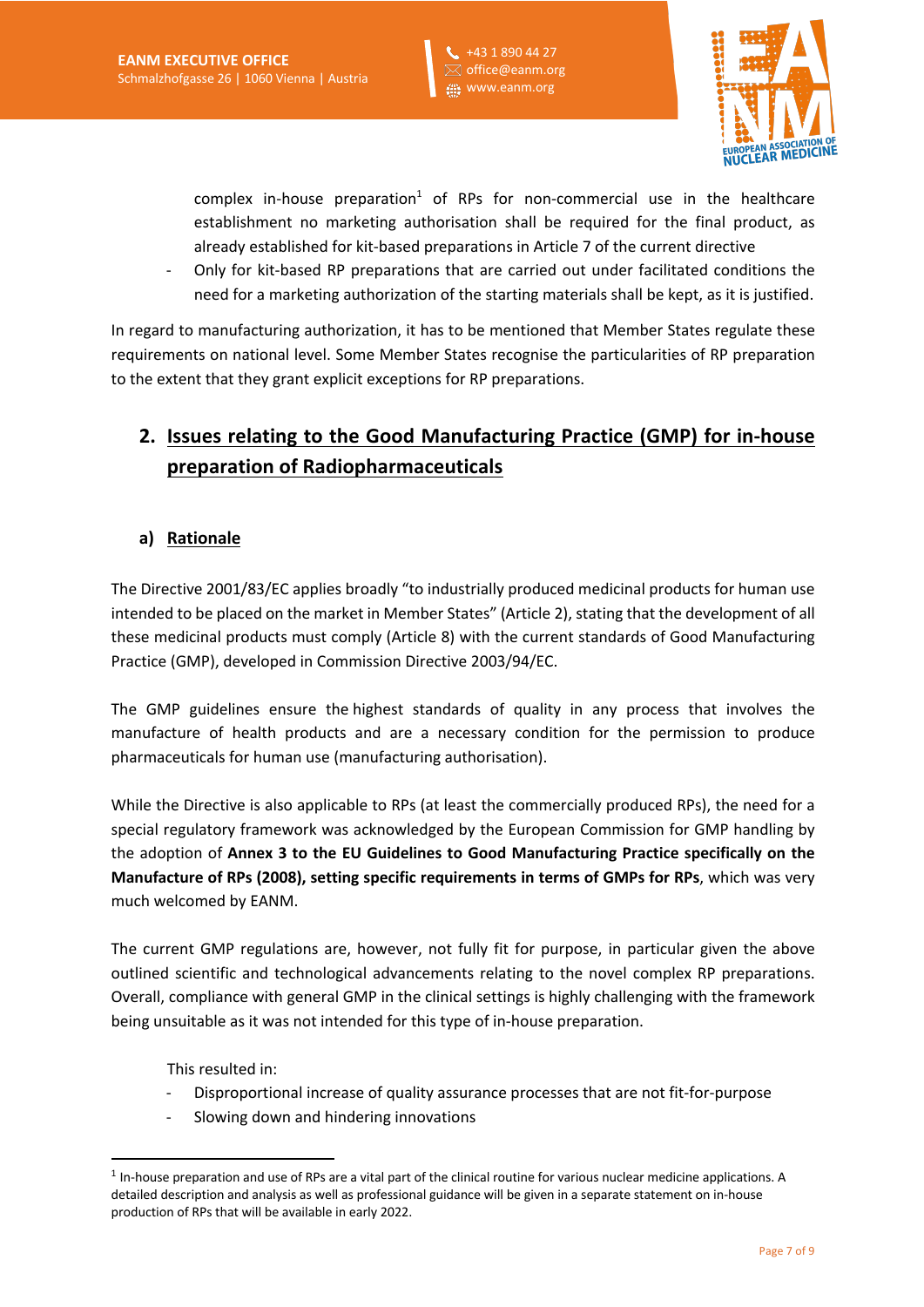



- Ultimately impacting negatively on patients not receiving innovative diagnostic or therapeutic treatments in certain member states

### **Excursus: RPs in the Clinical Trials Regulation**

In this context, the EANM welcomed the introduction of the new European Clinical Trials Regulation in 2014, which recognised for the first time the special characteristic of RPs and relaxes some of the GMP requirements for investigational medicinal products in the case of preparation of diagnostic radiopharmaceuticals, mainly applicable to in-house preparations. However, a dedicated definition of the quality framework for this type is generally missing in the EU legislation.

## **b) What EANM is calling for relating to GMP for radiopharmaceuticals**

Based on the above, the EANM suggests considering the following in the revision of the Directive 2001/83:

- Adding and adopting **specific articles** concerning RPs that are prepared **in-house, noncommercially** outside the usual marketing authorisation track, defining a dedicated quality framework for this practice<sup>2</sup>.
- Some memberstates enforce GMP for kit-based RP preparation, we believe **GMP regulations should not apply to preparations using marketing authorised kits with**  marketing authorised radionuclide generators<sup>3</sup>.

## **3. Adequate training for responsible persons**

The current education and training requirement laid down in the Article 49 of the Directive on qualified healthcare professionals are not fitting the needs of the nuclear medicine services any more. Indeed, (small-scale) preparation of radiopharmaceuticals requires in-depth knowledge of radiochemistry, radiation safety, automated procedures and other aspects in particular for the persons responsible, which are not required for Qualified Persons as defined in the Directive.

Recognising that the nuclear medicine sector needs an adequately trained workforce and that such training is uneven across the European Union, EANM is supporting for more than two decades a

<sup>&</sup>lt;sup>2</sup> Specifically we would like to highlight that the EANM has published guidance documents related to good practices in the small-scale preparation of RPs. These guidelines on current good radiopharmacy **practice (cGRPP) for small-scale preparation of radiopharmaceuticals** provide guidance to the community, while following the layout of the EU GMP guidelines. It is specifically intended for non-commercial sites such as hospital radiopharmacies, nuclear medicine departments, research PET centres and in general any healthcare establishment. The intention is that the guideline will assist radiopharmacies in the preparation of diagnostic and therapeutic RPs safe for human administration. **This professional guidance document could be the basis for specific regulations for RPs outside the marketing authorisation track.**

<sup>&</sup>lt;sup>3</sup> In this case the RP preparation follows exactly the steps and processes of the usage instructions that are intended by the marketing authorization holder and have been subject to review and approval during the previous marketing authorization process which process the safety of the procedure. Consequently, GMP/manufacturing regulations applied in this case are only reiterating the marketing authorisation process and are considered unnecessary.